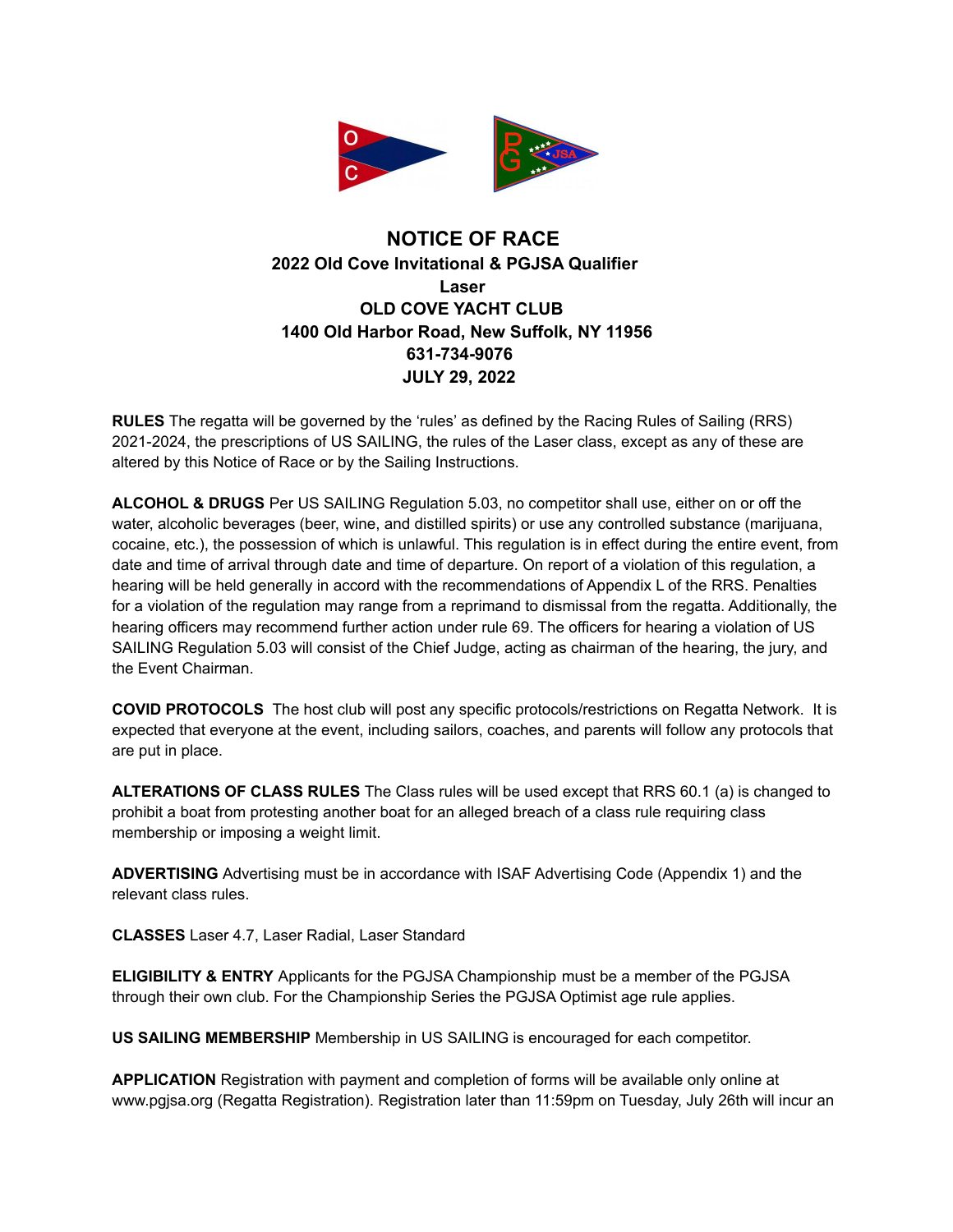additional \$15 late fee and will be available only until the scheduled start of the Skippers' Meeting. Cancellation with refund will be permitted online up until the scheduled start of the Skippers' Meeting. Refunds will not be permitted if a regatta is postponed or canceled after the scheduled start of the Skippers' Meeting.

**FEES** Entry is \$60 per competitor and covers all races, an official regatta apparel, breakfast, snacks, beverages , post-race BBQ and awards. There is an additional \$15 fee for late registration as defined above.

**SCHEDULE OF EVENTS** July 29, 2022 0830-1000: Arrival & Check-in 1015: Skippers' Meeting 1100: First Start 1500:No Start After 1600: Awards Schedule subject to change pending conditions of the day.

**CHECK IN** Competitors shall appear in person to confirm registration with regatta management during the designated check-in time. All sail number changes from what appears on the registration form are to be made online by the sailor, not the host club, prior to the first race. In addition, sailors are to report their sail number change to the check in staff and the Race Committee. Sailors who fail to correct their sail numbers may be disqualified.

**ALTERNATE DATE** In the event that severe weather could imperil sailors, the Old Cove Yacht Club Race Committee has sole discretion to postpone the regatta to a later date. All PGJSA Head Instructors and Program Directors will be notified no later than 1500 hours July 28, 2022 by phone and/or email. A postponement or cancellation on race day will be announced to all participants present as soon as a decision is reached.

**SAILING INSTRUCTIONS** The sailing instructions will be available at check-in.

**BOATS & EQUIPMENT** Competitors must bring their own boats and dollies. Each competitor will be responsible for their boat's compliance with the class rules. Boats are REQUIRED to have a tow line not less than 5/16" x 30'.

**SCORING** The Low-Point Scoring System-Appendix A of the racing rules and the PGJSA Championship scoring policies will apply. One (1) race constitutes a series. There will be NO throw-outs.

**PRIZES** Trophies will be awarded to competitors placing first through third in all divisions.

**REUSABLE WATER BOTTLES** All competitors must bring their own reusable water bottle. Single use water bottles will **not** be provided by the host.

**SAFETY** PFDS (COAST GUARD APPROVED) ARE REQUIRED FOR ANYONE INVOLVED IN THE REGATTA INCLUDING SAILORS, COACHES, SAFETY BOATS, AND ANY OTHER PERSONS ON THE WATER. THIS REQUIREMENT WILL BE STRICTLY ENFORCED.

**COACHES** There must be a minimum of one coach/instructor registered for each Club which has a competitor entered. It is the sole responsibility of Clubs to provide enough support boats and personnel to